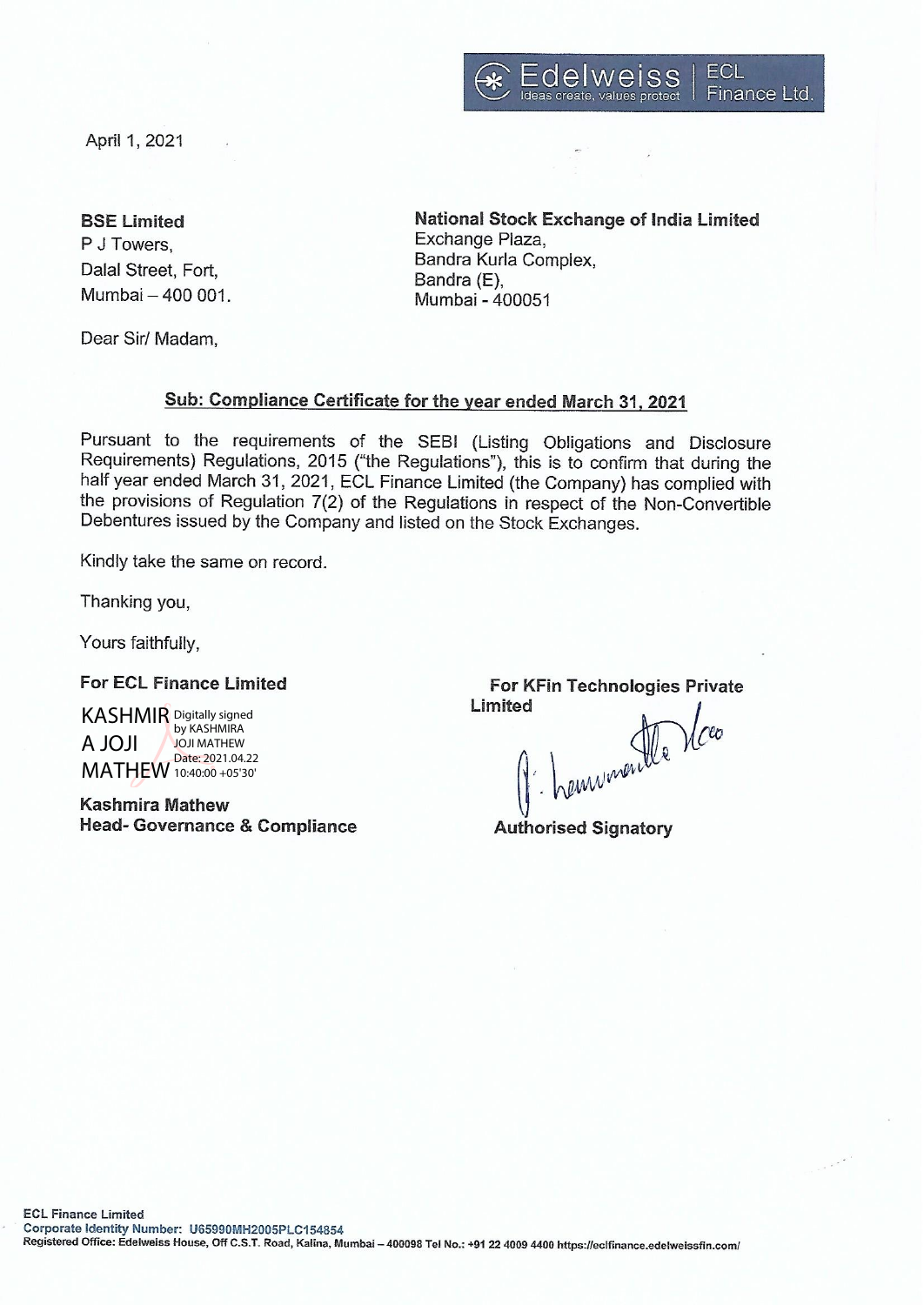

April 16, 2021

#### BSE Limited

P J Towers, Dalal Street, Fort, Mumbai - 400 001.

Dear Sir/ Madam,

National Stock Exchange of India Limited Exchange Plaza, Bandra Kurla Complex, Bandra (E), Mumbai - 400051

Dear Sir/ Madam,

Subject: Compliance Certificate - Regulation 7 (3) of SEBI (Listing Obligations and Disclosure Requirements) Regulations, 2015 for half year ended March 31, 2021

In accordance with the requirement of Regulation 7 (3) of the SEBI (Listing Obligations and Disclosure Requirements) Regulations, 2015 (Regulations), this is to confirm that during the half year ended March 31, 2021, ECL Finance Limited (the Company) has complied with the provisions of Regulation 7(2) of the Regulations in respect of the Non-Convertible Debentures issued by the Company and listed on the Stock Exchanges.

Details of ISINs in respect thereto are enclosed herewith as Annexure A.

Kindly take the same on record.

Thanking you,

Yours faithfully,

KASHMIR<br>
A JOJI<br>
MATHEW<br>
MATHEW<br>
MATHEW<br>
MATHEW<br>
Mathew<br>
Mathew KASHMIR | Digitally signed A JOJI MATHEW 10:40:41 +05'30' by KASHMIRA JOJI MATHEW Date: 2021.04.22

Head- Governance & Compliance **Authorised Signatory** 

### For ECL Finance Limited For Link Intime India Private Limited